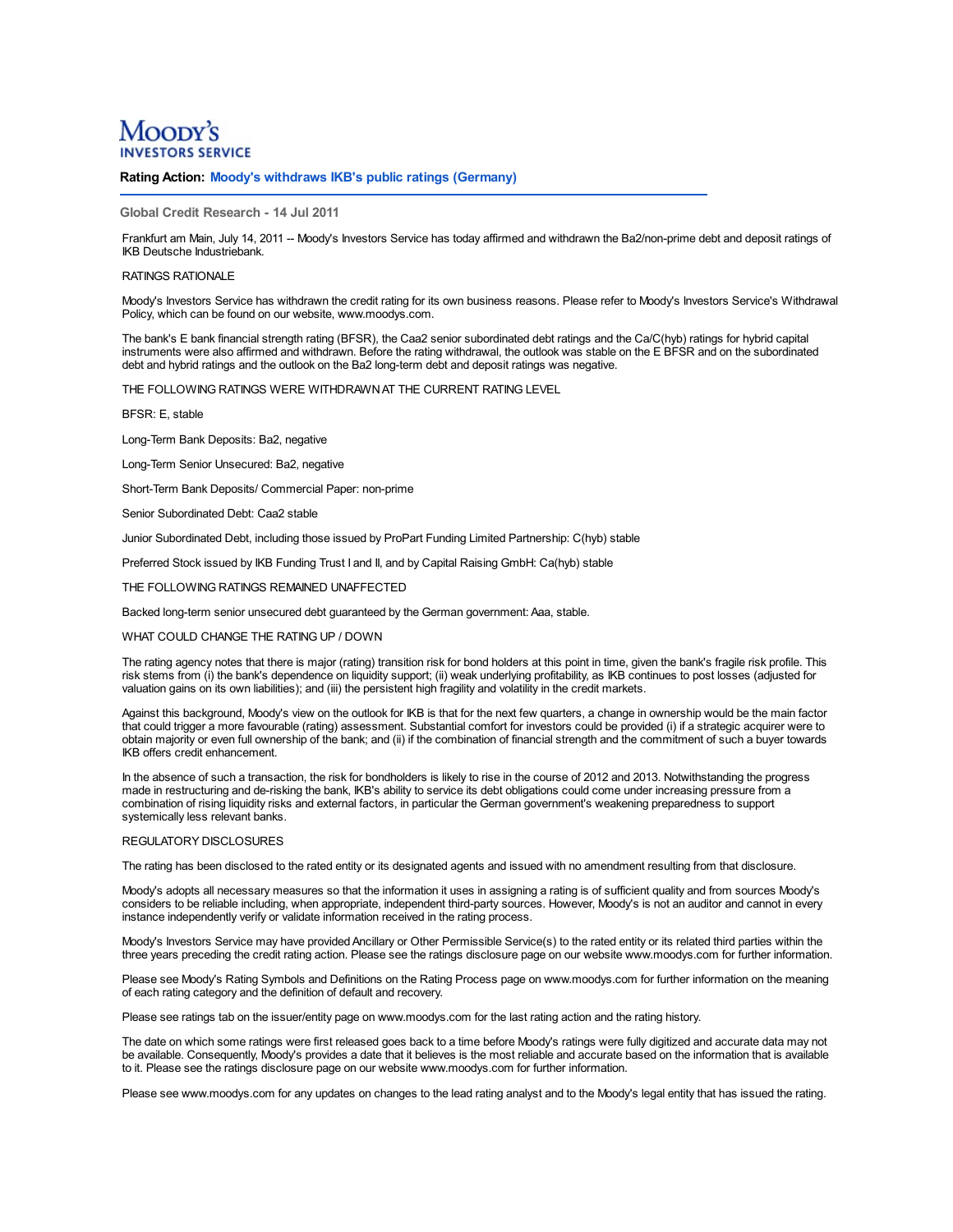Frankfurt am Main Katharina Barten VP - Senior Credit Officer Financial Institutions Group Moody's Deutschland GmbH JOURNALISTS: 44 20 7772 5456 SUBSCRIBERS: 44 20 7772 5454

Frankfurt am Main MD - Banking Financial Institutions Group Moody's Deutschland GmbH JOURNALISTS: 44 20 7772 5456 SUBSCRIBERS: 44 20 7772 5454

Moody's Deutschland GmbH An der Welle 5 Frankfurt am Main 60322 **Germany** JOURNALISTS: 44 20 7772 5456 SUBSCRIBERS: 44 20 7772 5454



© 2011 Moody's Investors Service, Inc. and/or its licensors and affiliates (collectively, "MOODY'S"). All rights reserved.

**CREDIT RATINGSARE MOODY'S INVESTORS SERVICE, INC.'S ("MIS") CURRENT OPINIONS OF THE RELATIVE FUTURE CREDIT RISK OF ENTITIES, CREDIT COMMITMENTS, OR DEBT OR DEBT-LIKE SECURITIES. MIS DEFINES CREDIT RISKAS THE RISK THAT AN ENTITY MAY NOT MEET ITS CONTRACTUAL, FINANCIAL OBLIGATIONSAS THEY COME DUEANDANY ESTIMATED FINANCIAL LOSS IN THE EVENT OF DEFAULT. CREDIT RATINGS DO NOT ADDRESSANY OTHER RISK, INCLUDING BUT NOT LIMITED TO: LIQUIDITY RISK, MARKET VALUE RISK, OR PRICE VOLATILITY. CREDIT RATINGSARE NOT STATEMENTS OF CURRENT OR HISTORICAL FACT. CREDIT RATINGS DO NOT CONSTITUTE INVESTMENT OR FINANCIALADVICE,AND CREDIT RATINGSARE NOT RECOMMENDATIONS TO PURCHASE, SELL, OR HOLD PARTICULAR SECURITIES. CREDIT RATINGS DO NOT COMMENT ON THE SUITABILITY OFAN INVESTMENT FORANY PARTICULAR INVESTOR. MIS ISSUES ITS CREDIT RATINGS WITH THE EXPECTATIONAND UNDERSTANDING THAT EACH INVESTOR WILL MAKE ITS OWN STUDY AND EVALUATION OF EACH SECURITY THAT IS UNDER CONSIDERATION FOR PURCHASE, HOLDING, OR SALE.**

ALL INFORMATION CONTAINED HEREIN IS PROTECTED BY LAW, INCLUDING BUT NOT LIMITED TO, COPYRIGHT LAW, AND NONE OF SUCH INFORMATION MAY BE COPIED OR OTHERWISE REPRODUCED,<br>REPACKAGED, FURTHER TRANSMITTED, TRANSFERRED, DISSEMINATED, REDISTRIBUTED OR RESOLD, OR STORED FOR SUBSEQUENT USE FOR ANY SUCH PURPOSE. IN WHOLE OR IN PART, IN ANY FORM OR MANNER OR BYANY MEANS WHATSOEVER, BYANY PERSON WITHOUT MOODY'S PRIOR WRITTEN CONSENT. All information contained herein is obtained by MOODY'S from sources believed by it to be accurate and reliable. Because of the possibility of human or mechanical error as well as other factors, however, all information contained herein is provided "AS IS" without warranty of any kind. MOODY'S adopts all necessary measures so that the information it uses in assigning a credit rating is of sufficient quality and from sources Moody's considers to be reliable, including, when appropriate, independent third-party sources. However, MOODY'S is not an auditor and cannot in every instance independently verify or validate information received in the rating process. Under no circumstances shall MOODY'S have any liability to any person or entity for (a) any loss or damage in whole or in part caused by, resulting from, or relating to, any error (negligent or otherwise) or other circumstance or contingency within or outside the control of MOODY'S or any of its directors, officers, employees or agents in connection with the procurement, collection, compilation, analysis, interpretation, communication, publication or delivery of any such information, or (b) any direct, indirect, special, consequential, compensatory or incidental damages whatsoever (including without limitation, lost profits), even if MOODY'S is advised in advance of the possibility of such damages, resulting from the use of or inability to use, any such information. The ratings, financial reporting analysis, projections, and other observations, if any, constituting part of the information contained herein are, and must be construed solely as, statements of opinion and not statements of fact or recommendations to purchase, sell or hold any securities. Each user of the information contained herein must make its own study and evaluation of each security it may consider purchasing, holding or selling. NO WARRANTY, EXPRESS OR IMPLIED, AS TO THE ACCURACY, TIMELINESS, COMPLETENESS, MERCHA[NTABILITYOR](http://www.moodys.com/) FITNESS FOR ANY PARTICULAR PURPOSE OF ANY SUCH RATING OR OTHER OPINION OR INFORMATION IS GIVEN OR MADE BY MOODY'S INANY FORMOR MANNER WHATSOEVER.

MIS, a wholly-owned credit rating agency subsidiary of Moody's Corporation ("MCO"), hereby discloses that most issuers of debt securities (including corporate and municipal bonds, debentures, notes and commercial paper) and